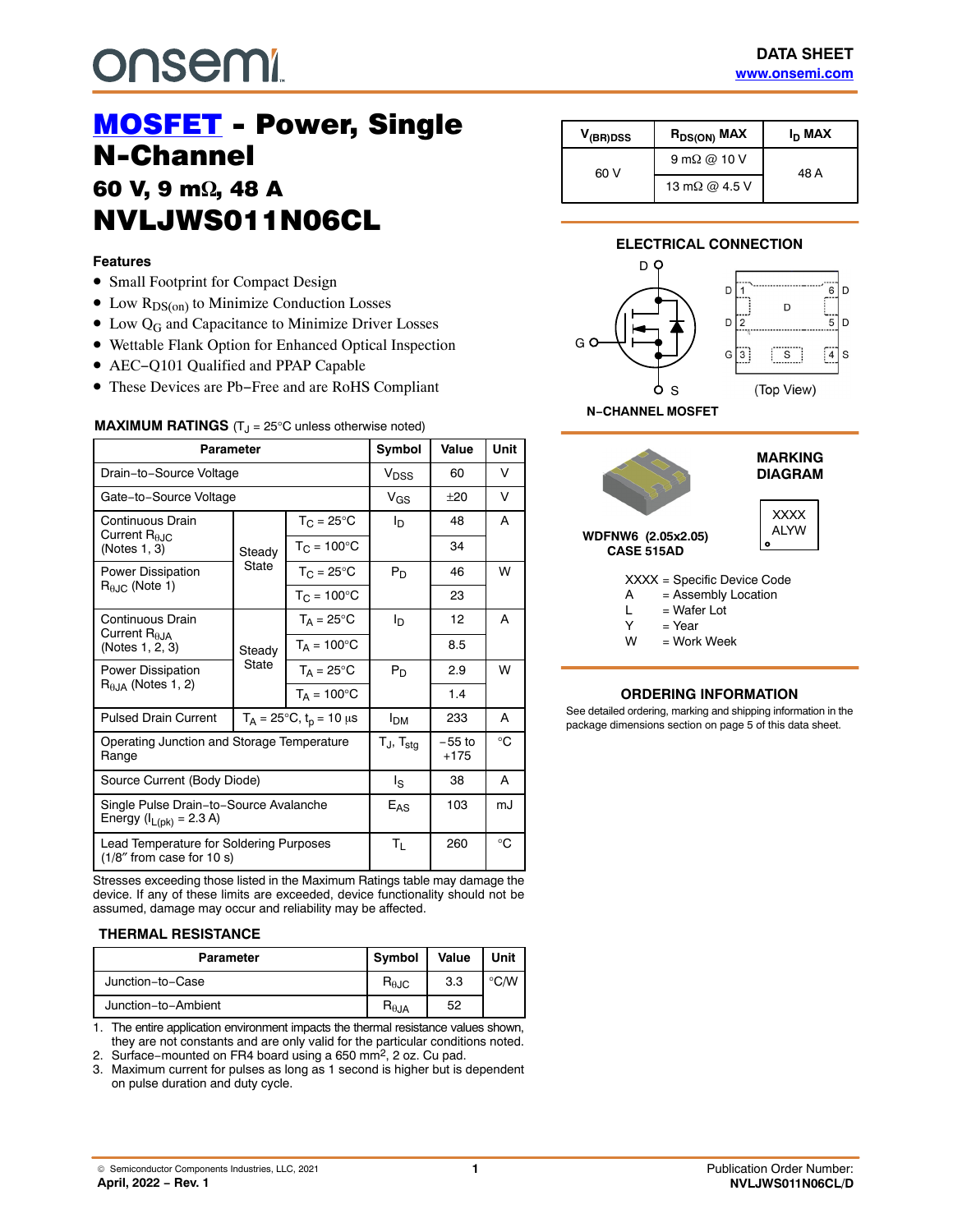#### **ELECTRICAL CHARACTERISTICS**

| <b>Parameter</b>                                                    | Symbol                | <b>Test Conditions</b>                                                                          |  | Min | <b>Typ</b> | Max | Unit      |
|---------------------------------------------------------------------|-----------------------|-------------------------------------------------------------------------------------------------|--|-----|------------|-----|-----------|
| <b>OFF CHARACTERISTICS</b>                                          |                       |                                                                                                 |  |     |            |     |           |
| Drain-to-Source Breakdown Voltage                                   | $V_{(BR)DSS}$         | $V_{GS} = 0 V$ , $I_D = 250 \mu A$                                                              |  | 60  |            |     | V         |
| Drain-to-Source Breakdown Voltage<br><b>Temperature Coefficient</b> | $V_{(BR)DSS}$<br>Т.г  |                                                                                                 |  |     | 27.5       |     | $mV$ /°C  |
| Zero Gate Voltage Drain Current                                     | $I_{DSS}$             | $V_{GS} = 0 V$ ,<br>$T_J = 25^{\circ}C$<br>$V_{DS}$ = 60 V<br>$T_J = 125$ °C                    |  |     |            | 10  | μA        |
|                                                                     |                       |                                                                                                 |  |     |            | 100 |           |
| Gate-to-Source Leakage Current                                      | lgss                  | $V_{DS} = 0 V$ , $V_{GS} = 20 V$                                                                |  |     |            | 100 | nA        |
| <b>ON CHARACTERISTICS (Note 4)</b>                                  |                       |                                                                                                 |  |     |            |     |           |
| Drain-to-Source On Resistance                                       | $R_{DS(on)}$          | $V_{GS}$ = 10 V, $I_D$ = 10 A<br>$V_{GS}$ = 4.5 V, $I_D$ = 10 A                                 |  |     | 7.7        | 9   | $m\Omega$ |
|                                                                     |                       |                                                                                                 |  |     | 10.7       | 13  |           |
| Gate Threshold Voltage                                              | $V_{GS(TH)}$          | $V_{GS} = V_{DS}$ , $I_D = 34 \mu A$                                                            |  | 1.2 |            | 2.0 | $\vee$    |
| Gate Threshold Voltage Temperature<br>Coefficient                   | $V_{GS(TH)}/T_J$      |                                                                                                 |  |     | $-5.6$     |     | mV/°C     |
| Forward Transconductance                                            | <b>g<sub>FS</sub></b> | $V_{DS}$ =6 V, $I_D$ = 10 A                                                                     |  |     | 39         |     | S         |
| <b>CHARGES AND CAPACITANCES</b>                                     |                       |                                                                                                 |  |     |            |     |           |
| Input Capacitance                                                   | C <sub>ISS</sub>      | $V_{GS}$ = 0 V, f = 1 MHz, $V_{DS}$ = 25 V                                                      |  |     | 912        |     | рF        |
| Output Capacitance                                                  | C <sub>OSS</sub>      |                                                                                                 |  |     | 460        |     |           |
| Reverse Transfer Capacitance                                        | $C_{\rm RSS}$         |                                                                                                 |  |     | 8          |     |           |
| <b>Total Gate Charge</b>                                            | Q <sub>G(TOT)</sub>   | $V_{DS}$ = 48 V; $I_D$ = 10 A, $V_{GS}$ = 4.5 V                                                 |  |     | 6.3        |     | пC        |
| <b>Total Gate Charge</b>                                            | Q <sub>G(TOT)</sub>   | $V_{DS}$ = 48 V; $I_D$ = 10 A,<br>$V_{GS}$ = 10 V                                               |  |     | 13.6       |     | пC        |
| <b>Threshold Gate Charge</b>                                        | $Q_{G(TH)}$           |                                                                                                 |  |     | 1.4        |     |           |
| Gate-to-Source Charge                                               | $Q_{GS}$              |                                                                                                 |  |     | 2.5        |     |           |
| Gate-to-Drain Charge                                                | $Q_{GD}$              |                                                                                                 |  |     | 1.4        |     |           |
| Plateau Voltage                                                     | $V_{GP}$              |                                                                                                 |  |     | 2.7        |     | $\vee$    |
| <b>SWITCHING CHARACTERISTICS (Note 5)</b>                           |                       |                                                                                                 |  |     |            |     |           |
| Turn-On Delay Time                                                  | $t_{d(ON)}$           | $V_{GS}$ = 10 V, $V_{DS}$ = 48 V,<br>$\overline{I}_{D}$ = 10 A, $\overline{R}_{G}$ = 6 $\Omega$ |  |     | 8.1        |     | ns        |
| Turn-Off Delay Time                                                 | $t_{d(OFF)}$          |                                                                                                 |  |     | 23.3       |     |           |
| <b>Rise Time</b>                                                    | $t_{\sf r}$           |                                                                                                 |  |     | 3.0        |     |           |
| <b>Fall Time</b>                                                    | t <sub>f</sub>        |                                                                                                 |  |     | 3.6        |     |           |
| SOURCE-TO-DRAIN DIODE CHARACTERISTICS                               |                       |                                                                                                 |  |     |            |     |           |
| Forward Diode Voltage                                               | $V_{SD}$              | $T_J = 25$ °C<br>$V_{GS} = 0 V$ ,<br>$I_{SD} = 10 A$<br>$T_J = 125$ °C                          |  |     | 0.82       | 1.2 | V         |
|                                                                     |                       |                                                                                                 |  |     | 0.69       |     |           |
| Reverse Recovery Time                                               | $t_{\sf RR}$          | $V_{GS} = 0 V$ , dl/dt = 100 A/µs,<br>$I_{SD} = 10 A$ , $V_{DS} = 48 V$                         |  |     | 32         |     | ns        |
| Charge Time                                                         | t <sub>a</sub>        |                                                                                                 |  |     | 15.8       |     |           |
| Discharge Time                                                      | $t_{\rm b}$           |                                                                                                 |  |     | 16         |     |           |
| Reverse Recovery Charge                                             | $Q_{RR}$              |                                                                                                 |  |     | 20         |     | пC        |

Product parametric performance is indicated in the Electrical Characteristics for the listed test conditions, unless otherwise noted. Product performance may not be indicated by the Electrical Characteristics if operated under different conditions.

4. Pulse Test: pulse width ≤ 300  $\mu$ s, duty cycle ≤ 2%.

5. Switching characteristics are independent of operating junction temperatures.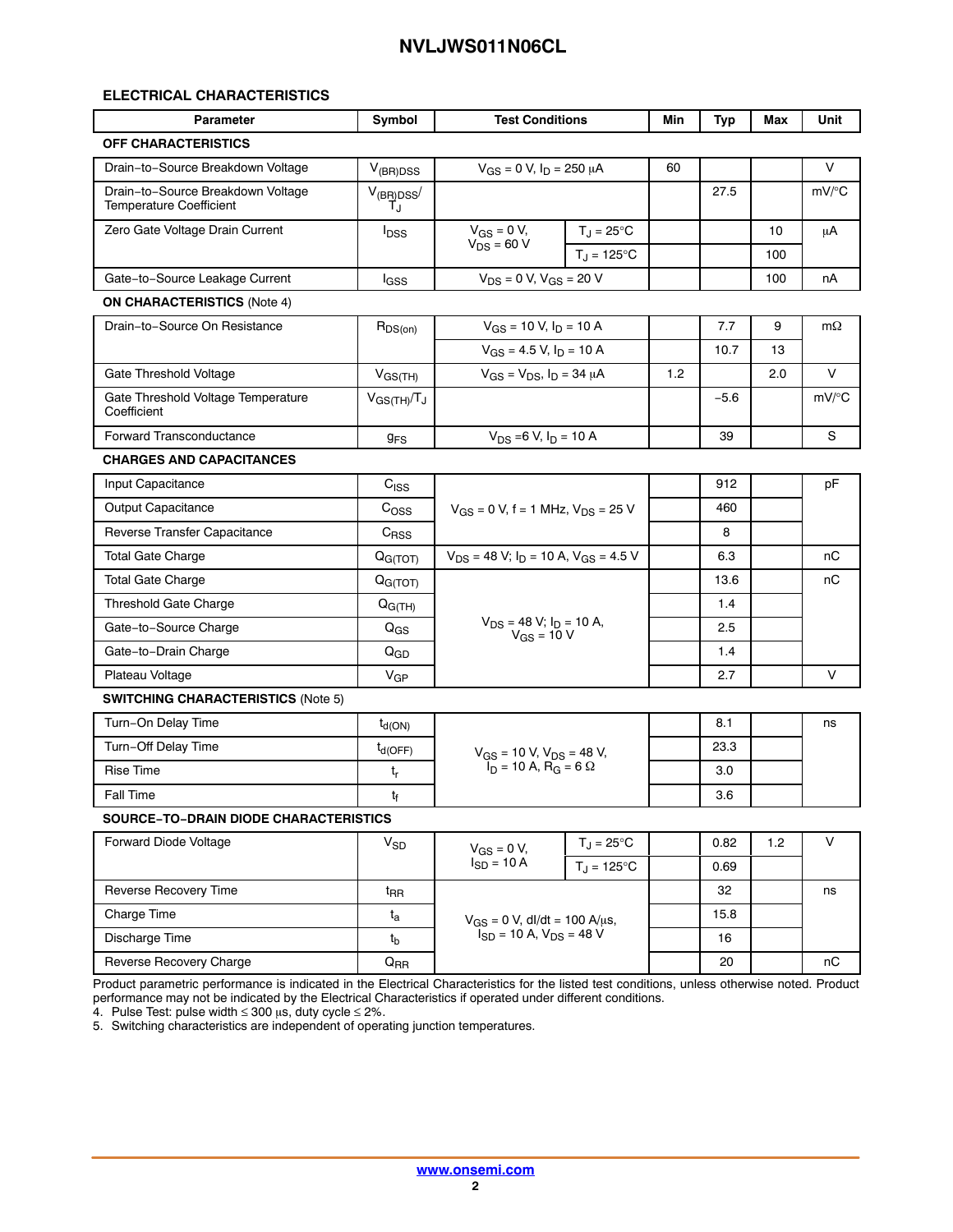#### **TYPICAL CHARACTERISTICS**

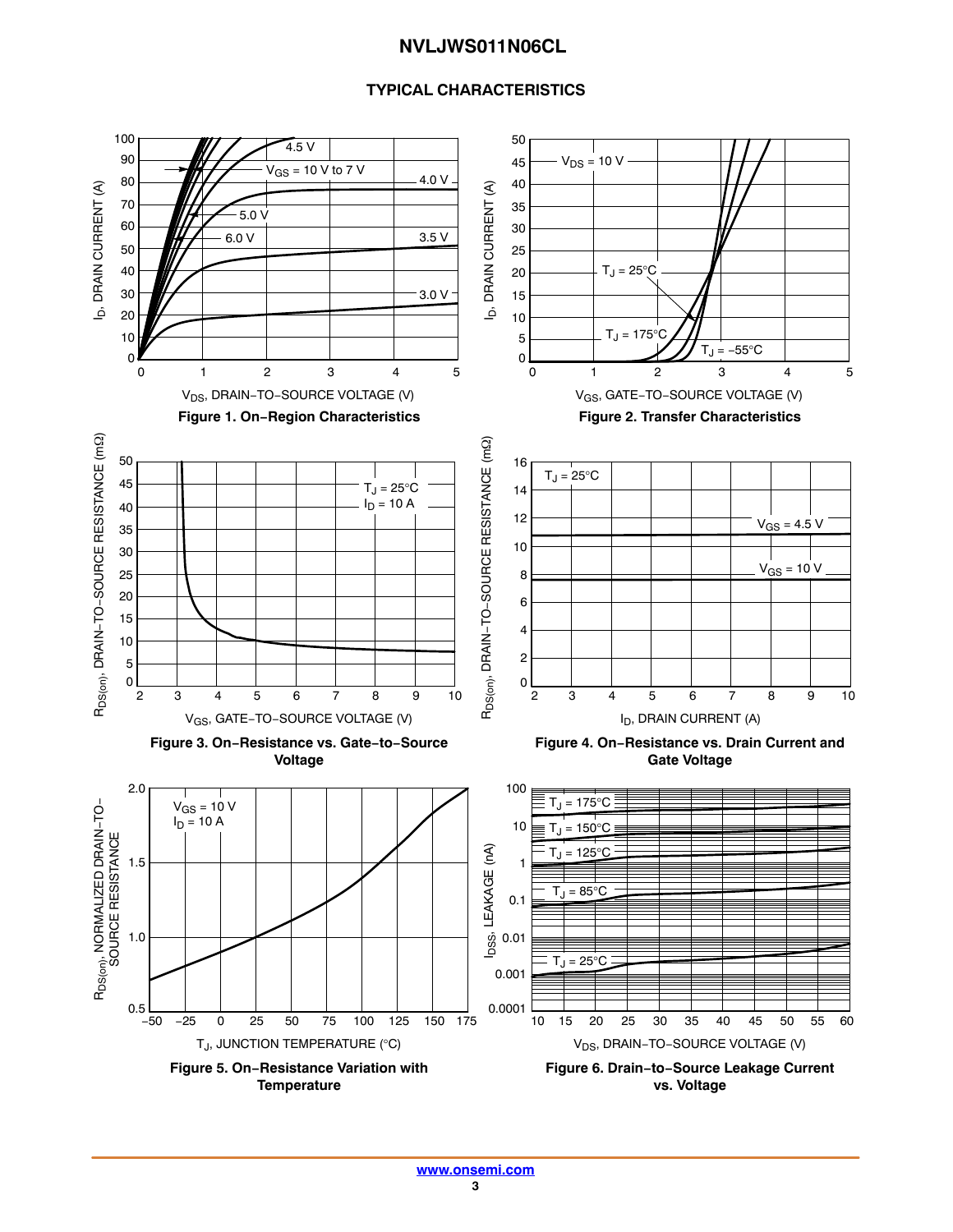#### **TYPICAL CHARACTERISTICS**

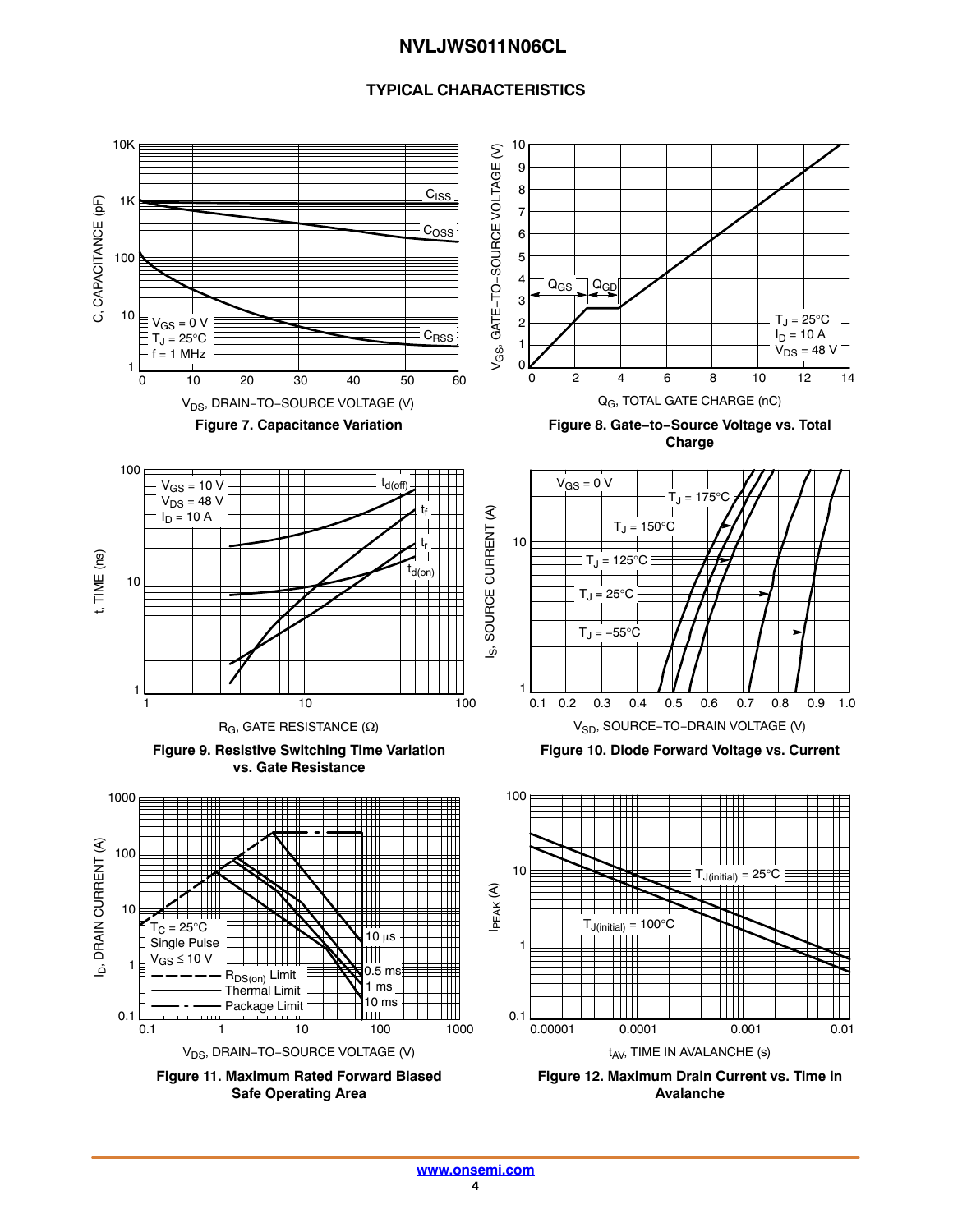#### **TYPICAL CHARACTERISTICS**

<span id="page-4-0"></span>

#### **Figure 13. Transient Thermal Impedance**

#### **DEVICE ORDERING INFORMATION**

| Device            | Marking | Package                              | Shipping™          |
|-------------------|---------|--------------------------------------|--------------------|
| NVLJWS011N06CLTAG | 011N    | WDFNW6<br>(Pb-Free, Wettable Flanks) | 3000 / Tape & Reel |

†For information on tape and reel specifications, including part orientation and tape sizes, please refer to our Tape and Reel Packaging Specifications Brochure, BRD8011/D.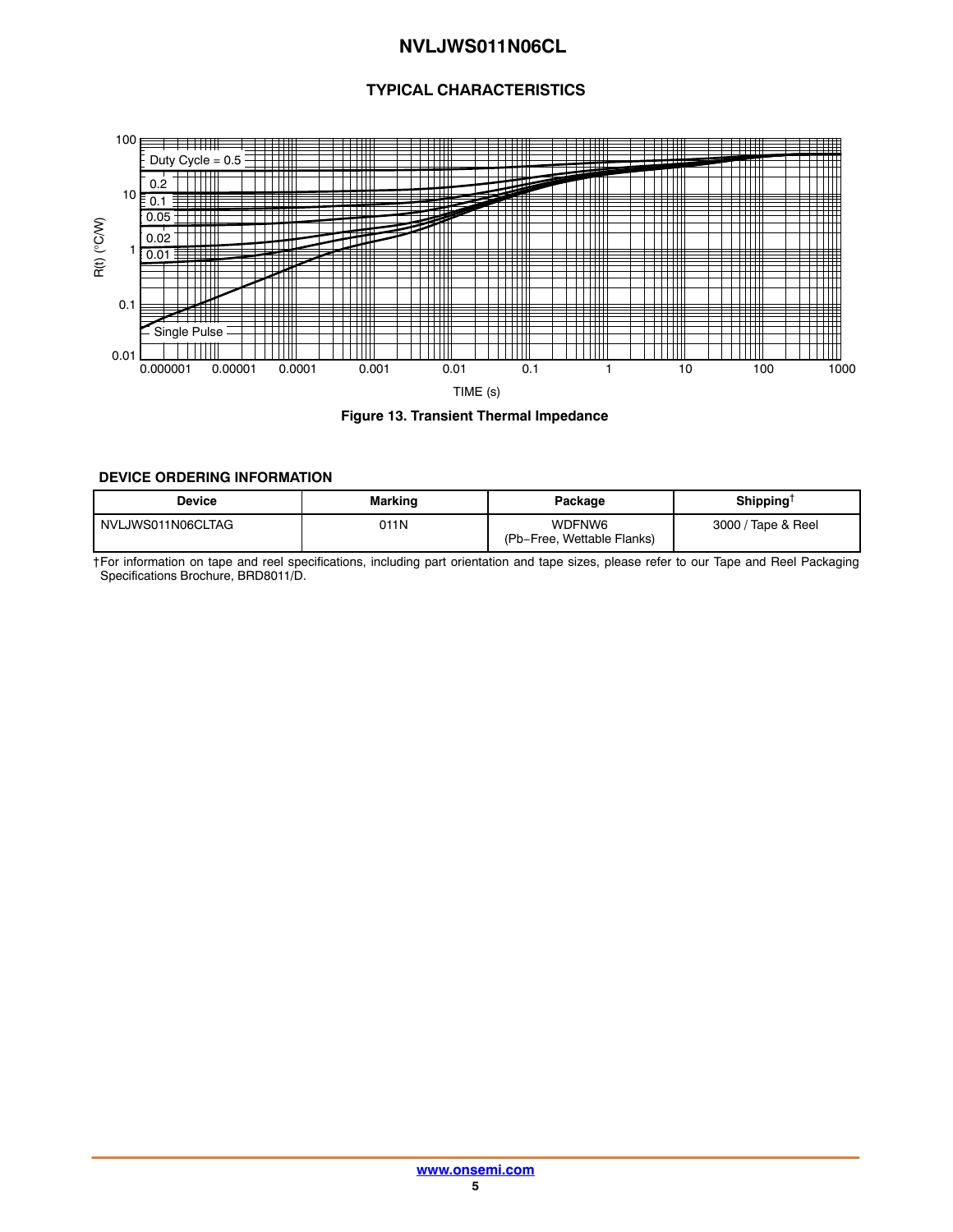#### **PACKAGE DIMENSIONS**

**WDFNW6 2.05x2.05, 0.65P**

CASE 515AD ISSUE O

{∆

 $\boxed{B}$ 

٠Ŋ

PIN ONE

**REFERENCE** 

**NOTES** 

- DIMENSIONING AND TOLERANCING PER ASME Y14.5M,  $1.$ 2009.
- 2.
- CONTROLLING DIMENSION: MILLIMETERS<br>DIMENSION 6 APPLIES TO PLATED TERMINALS AND IS<br>MEASURED BETWEEN 0.15 AND 0.30MM FROM THE 3.
- TERMINAL TIP.<br>TERMINAL TIP. APPLIES TO THE EXPOSED PAD AS WELL 4. AS THE TERMINALS.
- POSTTIE TERMINALS:<br>PESITIENAL TELERANCE APPLIES TE THE EXPESED PAD<br>AS WELL AS THE TERMINALS. 5.